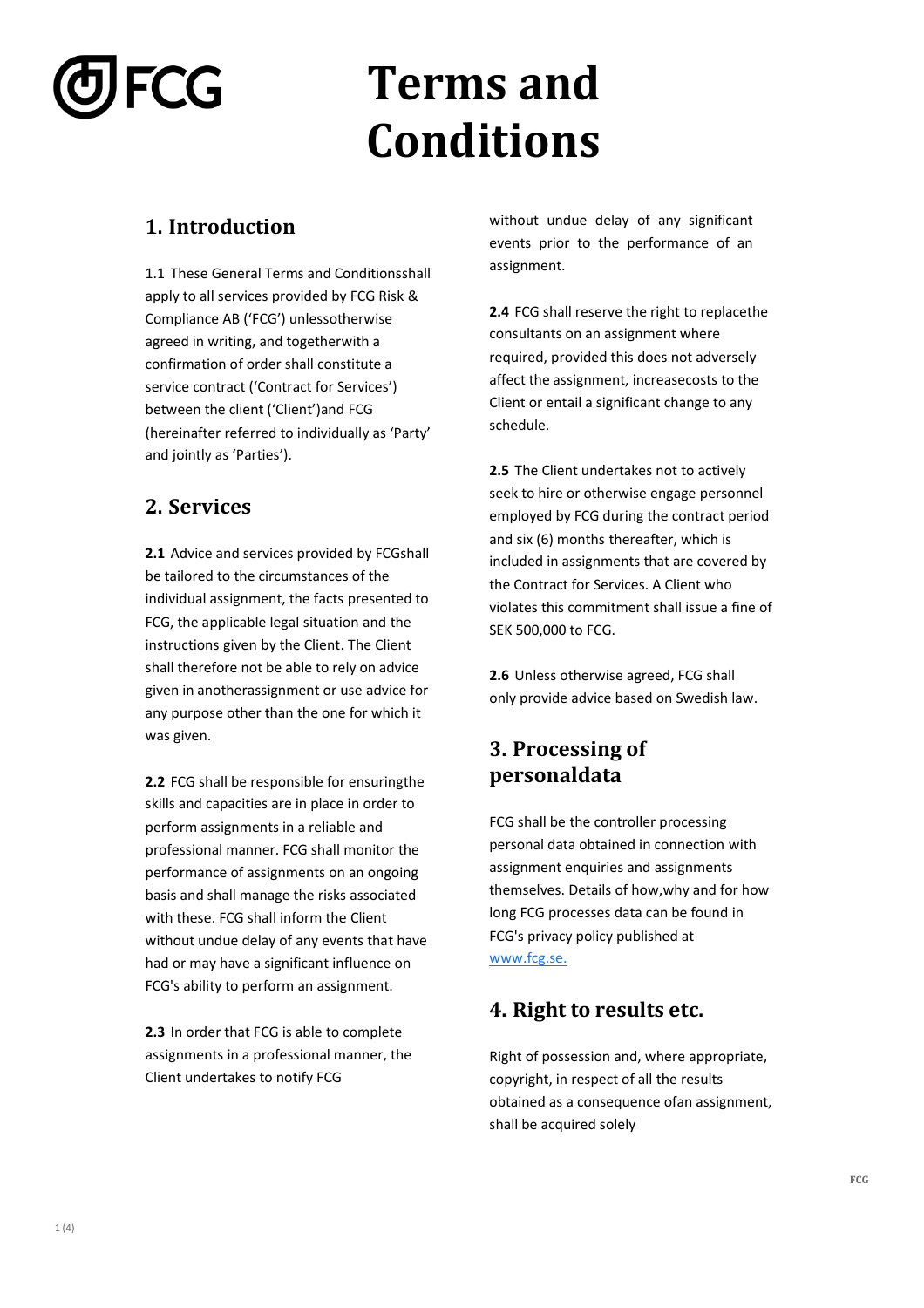by the Client without further payment to FCG. The Client shall have an unrestricted right to make additions, reductions or changes to such results without obtaining FCG's consent or opinion. FCG shall not be liable for any damage incurred by the Client or any other deficiency which results from additions, reductions or changes.

#### **5. Confidentiality and disclosure of information**

5.1 FCG shall protect information provided by the Client to FCG in an appropriate manner and in accordancewith applicable law and regulations. However, in certain cases, FCG shall beobliged by law or public authority decision to disclose such information.

#### **6. Communication**

6.1 In the context of an assignment, FCG shall communicate by e-mail and via the Internet. This implies risks in terms of security and confidentiality. FCG shall not assume any liability for such risks. If the Client prefers FCG not to communicate by email or via the Internet in connection with an assignment, the Client must inform the FCG consultant responsible for the assignment accordingly. In this case, FCGcan set up an alternative communication channel.

6.2 Insofar as an assignment or the results of an assignment include or give rise to communication with a third party,including public authorities, FCG must begiven an opportunity to check the

content of such communication in advance.

### **7. Fees and expenses**

7.1 Unless otherwise agreed, FCG's fees shall be based on a number of factors, such as (i) time spent, (ii) the experience and resources required by the assignment and (iii) the complexity of the assignment. Consideration shall also be given to the urgency of an assignment requiring work to be done outside normalworking hours or at the weekend.

7.2 FCG shall reserve the right to adjust the prices stated in an assignment after aperiod of no less than 12 months. Such adjustments shall enter into force one month after FCG has informed the Clientof the respective price adjustment.

7.3 In addition to fees, FCG shall charge costs and expenses incurred during an assignment. These may be subsistence costs and travel expenses, for example.

7.4 VAT shall apply in addition to feesand any payment of costs if FCG is required to charge VAT.

#### **8. Invoicing and payment**

8.1 FCG shall invoice Clients monthly in arrears, unless otherwise agreed.

8.2 Each invoice shall state its paymentdue date. Payment due dates shall generally be 20 days from the invoice date.

8.3 In the case of late or outstanding payments, interest on arrears shall be

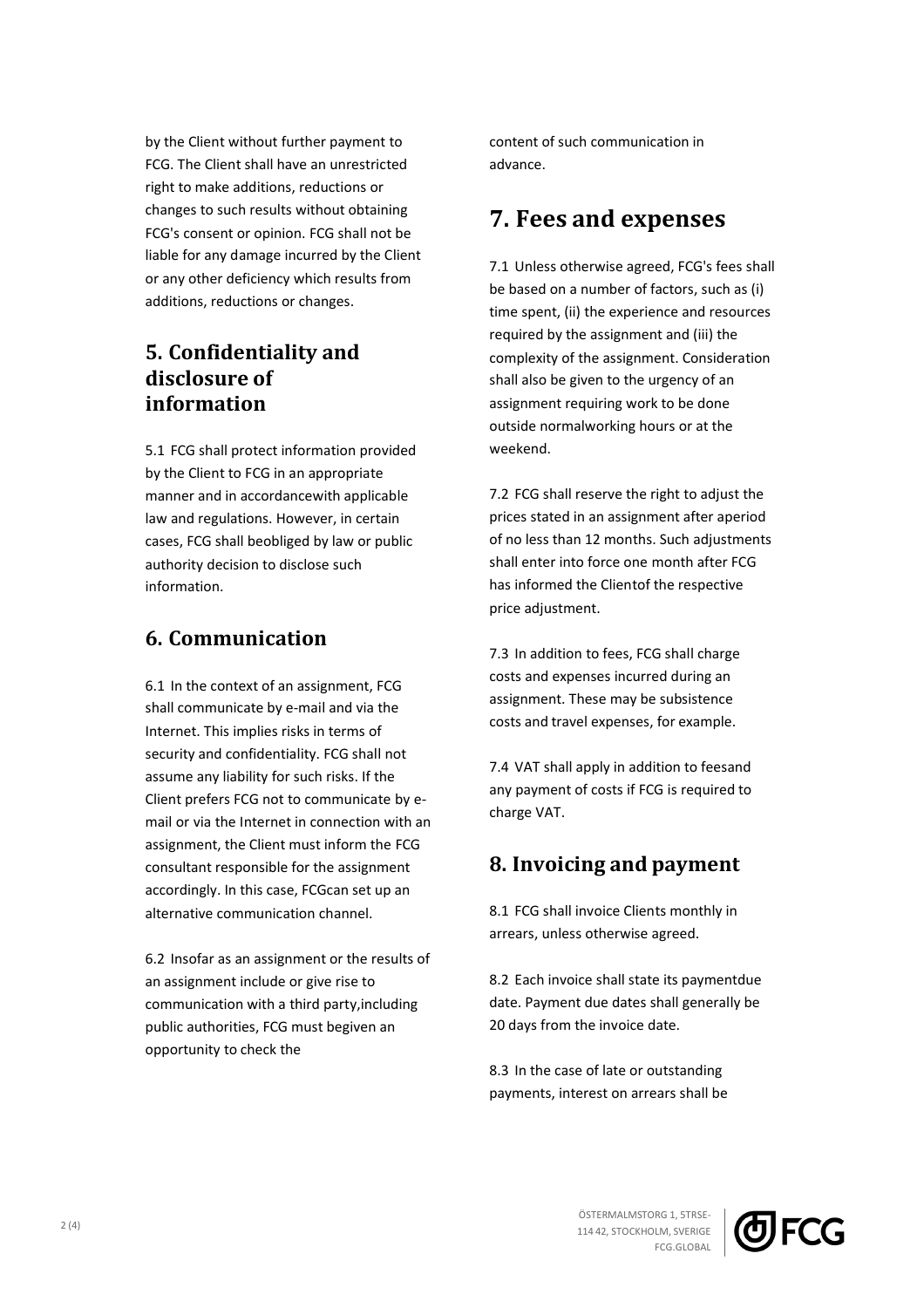paid at the statutory rate from the payment due date on the invoice until thepayment is received.

8.4 Late payments shall entitle FCG to terminate a Contract for Services in accordance with Section 10.2 below.

#### **9. Liability and limitation ofliability**

9.1 FCG's liability for compensation shallbe limited to direct damage incurred by the Client and shall not exceed the fee paid by the Client for the performance ofan assignment during the previous 12 months.

9.2 Claims for compensation in connection with a Contract for Servicesmust be made no later than one (1) yearafter the date on which the grounds forthe claim arose.

9.3 FCG guarantees that valid professional indemnity insurance shall bein place to cover the work that is undertaken. 9.4 A Party shall be exempt from sanctions arising from a failure to fulfil certain obligations in accordance with a Contract for Services, if the reason for such failure is based on circumstances ('Mitigating Circumstances') which are beyond the Party's control, and prevent or render the timely fulfilment of such obligations extremely difficult. If a Party'sfulfilment of such obligations is delayed by more than three (3) months on account of a Mitigating Circumstance, the other Party shall be entitled to terminate the Contract for Services

immediately in accordance with Section 10.2 below.

9.5 War, acts of war, import or export ban, natural disaster, restrictions of public transport or energy supply, actions or failures by public authorities, new or amended legislation, conflict on the labour market, blockades, fire, flooding, comprehensive loss or destruction of property or serious accident, as well as errors or delays in delivery from suppliers for reasons indicated here, shall constitute MitigatingCircumstances. 9.6 A Party claiming exemption in accordance with the provisions above must inform the other Party of this without undue delay.

#### **10. Termination of anassignment**

10.1 A Contract for Services shall run indefinitely unless otherwise agreed. In any event, an assignment shall end onceFCG has completed the respective assignment in accordance with the Client's instructions. Each Party shall beentitled to terminate an indefinite Contract for Services giving three (3) months' notice.

10.2 A Party may terminate a Contract for Services with immediate effect if theother Party (i) is guilty of a significant breach of the Contract for Services andthis is not rectified within ten (10) days following a request to remedy the situation, or (ii) defaults on payments, files for bankruptcy, corporate restructuring or composition, or is likely